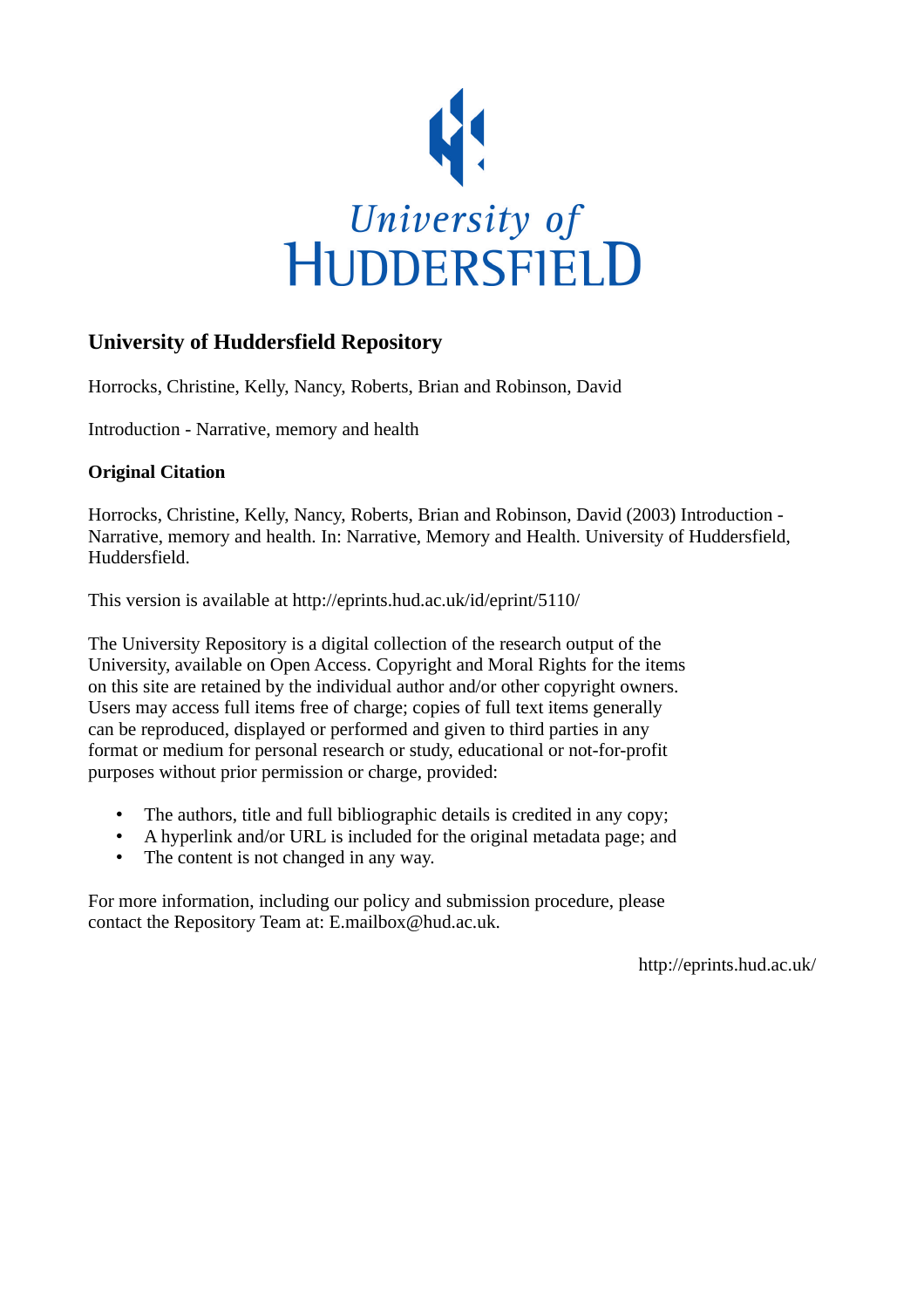This book is dedicated to

Ian Craib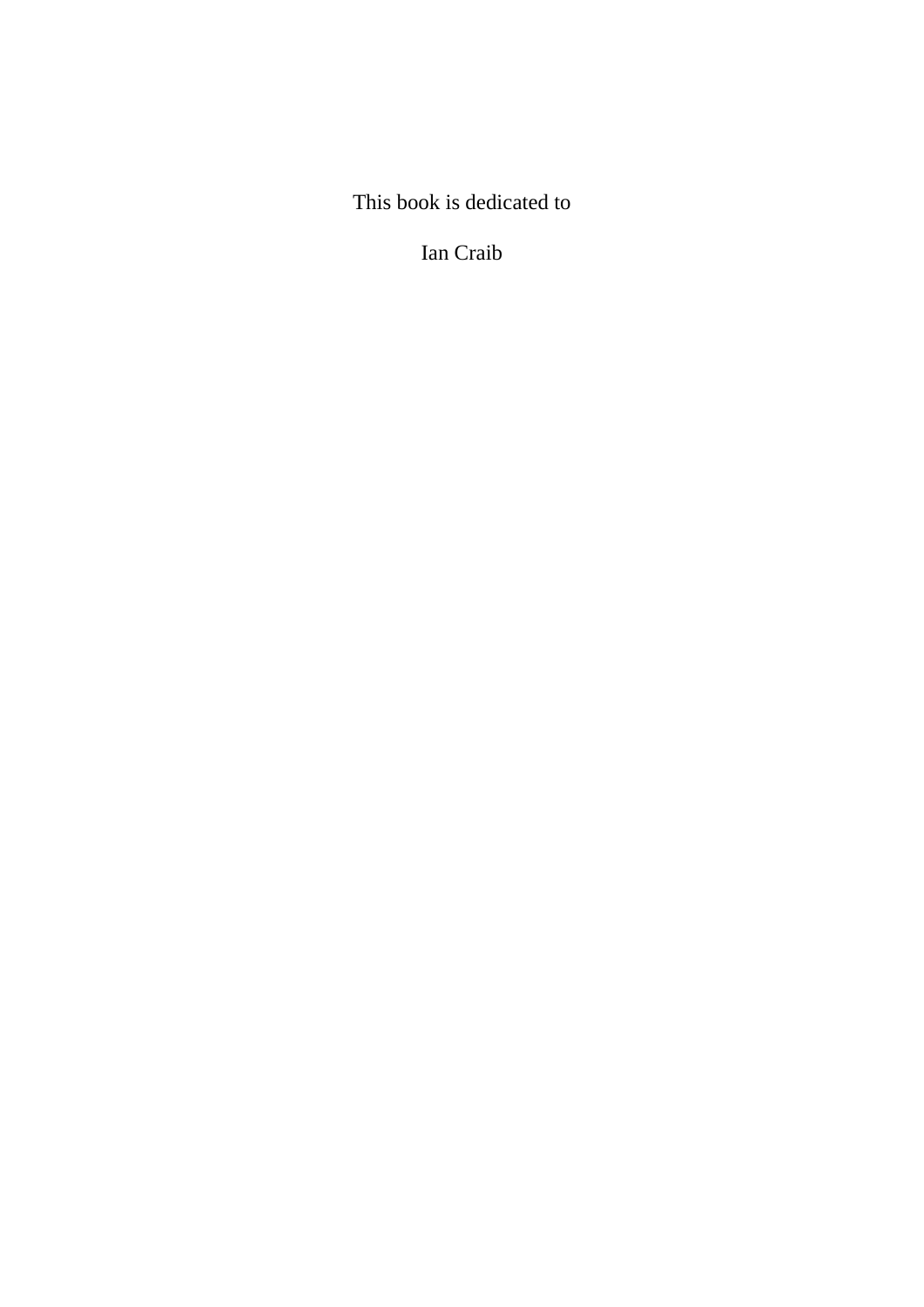# Preface

This book is based on papers presented at a second one-day conference hosted by the Narrative and Memory Research Group at the University of Huddersfield. The conference was held in May 2002 and was entitled 'Narrative, Memory and Health'. The Narrative and Memory Research Group has been running for five or so years with members from the disciplines of both psychology and sociology. When establishing the Group we placed the emphasis on providing a forum for researchers in the Division of Psychology and Sociology to share ideas in a friendly and supportive setting. The two conferences organised to date aimed to reflect this ethos and have enabled researchers to come together from across the United Kingdom and beyond to discuss and develop their interests in narrative research and theory.

 Once again the conference was a resounding success. It would be easy for members of the Group to take credit for such a well-organised and welcoming event. Alas we must resist such temptation and firmly acknowledge the patience, good humour and meticulous attention to detail of Liz Senior in the Conference Office.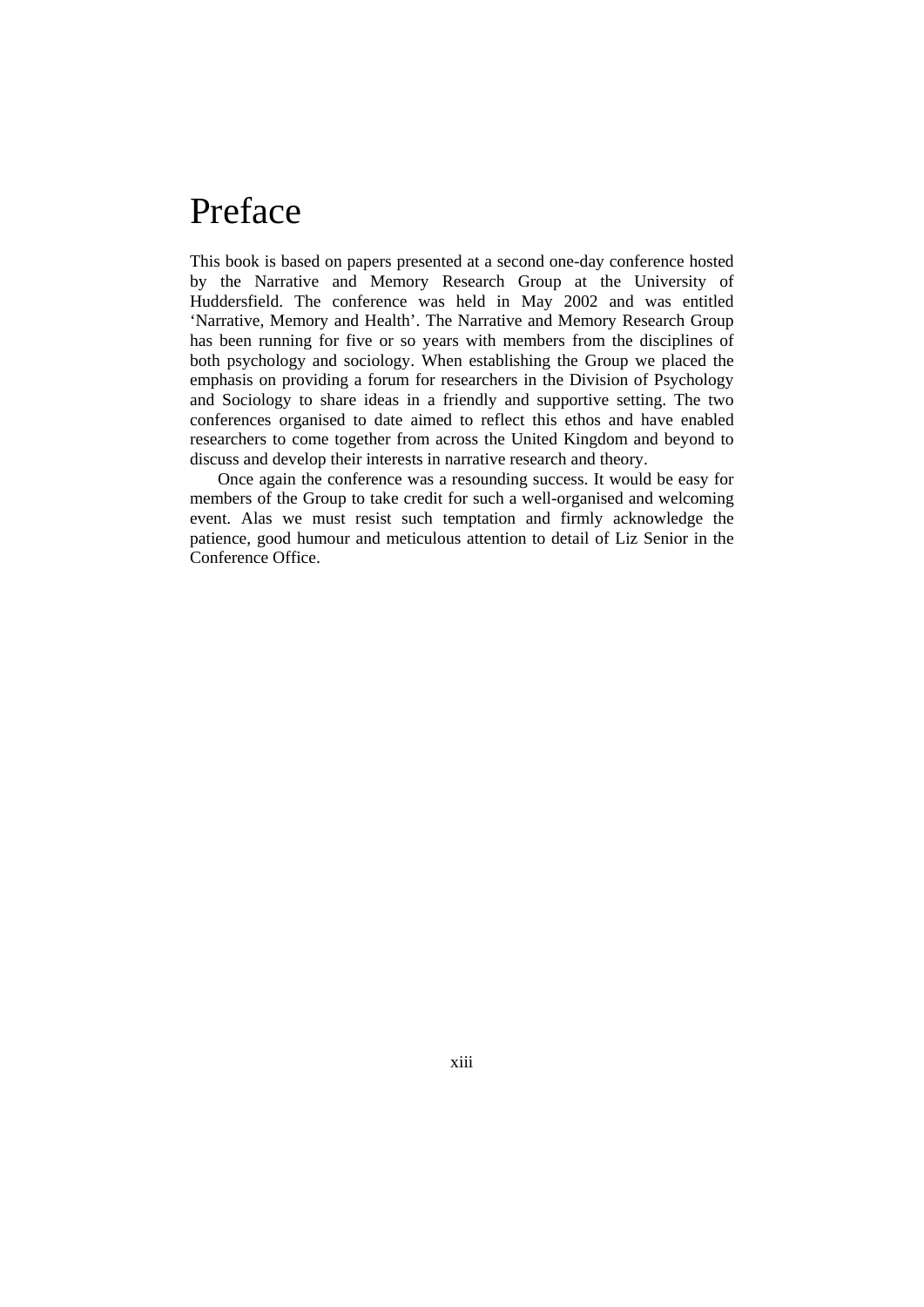# Acknowledgements

First we would, once again, like to thank all those people who participated in the conference and in particular those who have taken the time and effort to produce a version of their paper for this book. As you might expect, with work in this area, it is also necessary to offer our thanks to all those people who participated in research that forms the basis for many of the chapters in this collection.

 Organising a conference is a huge responsibility and a somewhat stressful time. Therefore we would like to thank our colleagues in the Department of Behavioural Sciences, in particular the postgraduate students, for their practical assistance and invaluable contributions both in terms of planning the event and ensuring smooth running on the day. Finally, Susan Smith has once again been responsible for transforming the text of versions submitted into the polished artefact. As usual Susan a job well done - thank you.

*February 2003*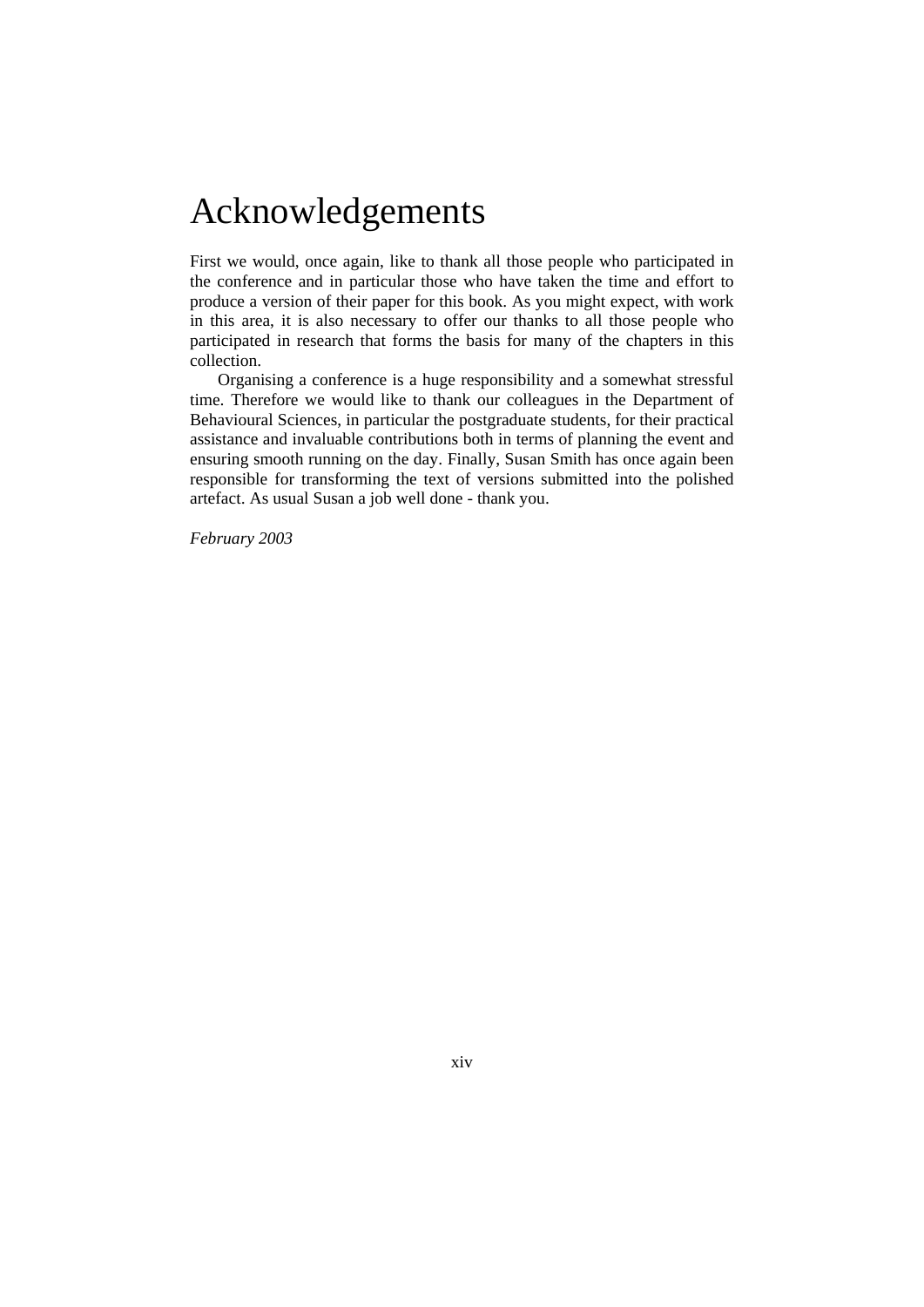## Introduction

CHRISTINE HORROCKS, NANCY KELLY, BRIAN ROBERTS AND DAVE ROBINSON

### **Narrative and Health**

Becoming ever more apparent is a growing interest in narrative theorising and research in a range of health arenas, for example: nursing (Buchanan, 1997), primary care (Launer, 2002), psychotheraphy (Payne, 2000; McLeod, 1997), bioethics (Lindemann Nelson, 1997). Launer (2002) pauses to consider the changing landscape where in the recent past phrases like 'narrative', 'postmodernism' or 'social constructionism' meant very little to most practitioners. He contrasts this with the present where the medical press has become 'full' of articles that are inclusive of such terms. Indeed there is a core text on narrative-based medicine (Greenhalgh and Hurwitz, 1998). Why might this be?

 In conversation Jerome Bruner (2002) talks about the *plights* that we all inevitably face throughout our life course. He de-stabilises the notion of being a 'patient' with the view that we are people with *plights* - human beings. We have expectations about our lives and often, all of a sudden, things happen differently. Bruner says that we try to cope, to restore new legitimacy and expectancy in life. It is suggested to him that the self is a 'series of stories'; to this he thoughtfully replies 'certainly a library of stories'. This comment prompts his reflection on the origins of narrative structures; can these be located in language or culture? Interestingly in response to his own reflection he says 'I don't know, it doesn't matter'. What he says 'does matter' is that we try to see and understand the narrative structures that characterise people's lives. Here then might be the reason why there has been a wealth of interest in narrative. No longer is the professional presented as having a monopoly on describing people's experiences. Here there is an acceptance of the need to look at how people actually live and make sense of their lives.

### **Narrative Processes**

When making an attempt to impose some semblance of structure upon the varied chapters submitted for this collection we decided to utilise Polkinghorne's (1995) phrase of *narrative configuration.* This term is used to refer to the process by which '… happenings are drawn together and integrated into a temporally organized whole' (p.5). With narrative configuration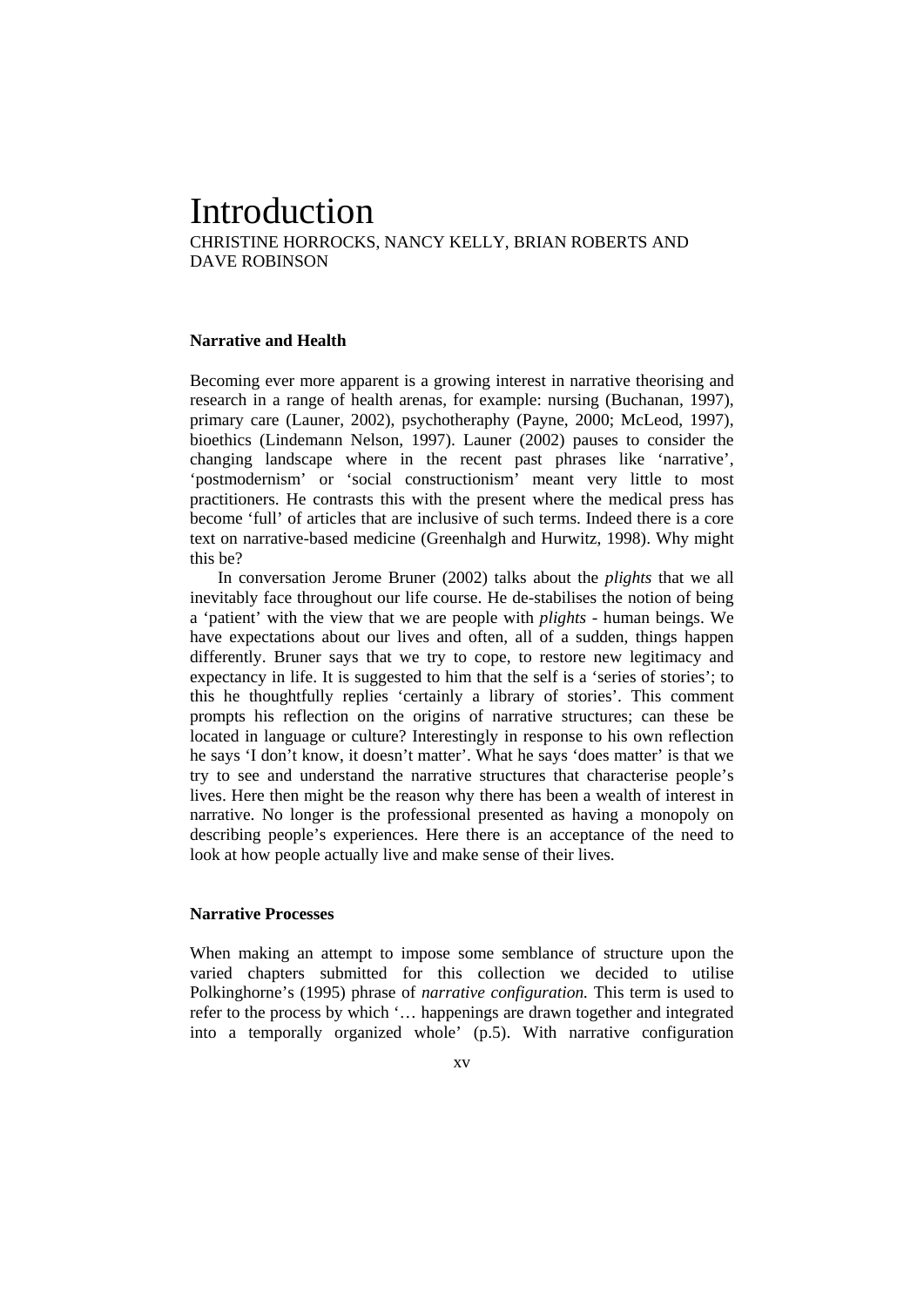attention is given to the plot and the way in which different aspects of a story are integrated to form something that is more unified and complete. Most writing on narrative offers an account of human experience that has a temporal dimension with a beginning, middle and an end; often there is resolution, a valued endpoint, a moral. The accounts that are told therefore make themselves relevant to the endpoint thus forming a plot with events ordered in a linear temporal sequence, these being causally linked. Thus we are confronted with the 'good story' creating the impression of coherence and direction (Gergen, 1997).

*\_\_\_\_\_\_\_\_\_\_\_\_\_\_\_\_\_\_\_\_\_\_\_\_\_\_\_\_\_\_\_\_\_\_\_\_\_\_\_\_\_\_\_\_\_\_\_\_\_\_\_\_\_\_\_\_\_\_\_\_\_\_\_\_\_\_\_\_\_* 

 Often such processes are presented as mere conventions of communication. Such conventions can possibly limit or even disavow the experiences that can be told. Indeed Becker (1999), when researching narratives of pain in later life, makes reference to 'startling', 'incoherent' and 'disjointed' accounts (Becker, 1999). In the first section of this collection there are several chapters that provide opportunities to look beyond the 'good story' to explore and engage with debates and dilemmas that may have no resolution - no endpoint. Rather they ask the reader to consider the implications of narrative configuration both for the individual and personal experience but also for narrative inquiry and its plausibility and 'explanatory power' (Connelly and Clandinin, 1990).

 We begin this year's collection with Ian Craib's contribution entitled 'The unhealthy underside of narratives'. In this chapter he extends previous work (Craib, 2000) where he reflects on narratives as a form of bad faith. As some of us have commented previously (Horrocks and Kelly, 2002) the idea of narratives as bad faith goes some way toward exploring why we might tell particular stories. Brought together is Sartre's ethical position of 'bad faith'; and choices made at the 'reflective' or 'pre-reflective' level, with Freud's unconscious drives. Each of these, he says, shares the status of being open to denial. What he goes on to suggest, and demonstrate through the sociology of emotions, is that all personal narratives are to some extent bad faith narratives. For Craib, emotional life is 'complex and contradictory and too disruptive to be grasped in a coherent way …' (2000, p.71), thus we tell ourselves stories to 'ease our anxieties'. Here, drawing upon his work as a psychotheraphist and his own personal life, Craib begins to make inroads into the counter productive nature of some narratives. He refers to 'slippage' in the use of narrative where meaning creation and causal explanations, which are often distanced from the individual, become somehow reconciled. Craib sensitively takes the reader on a journey that questions the utility, and possibly the futility, of coherent narrative configuration; that may indeed masquerade as a full explanation. Returning to his earlier work on bad faith he asks us to consider individual meaning making and how this might be compromised when we adopt shared cultural narratives. Carefully woven throughout is his reflection on the human condition where Freud's disorganised unconscious is contrasted with the progressive, connectedness and coherence of narrative configuration.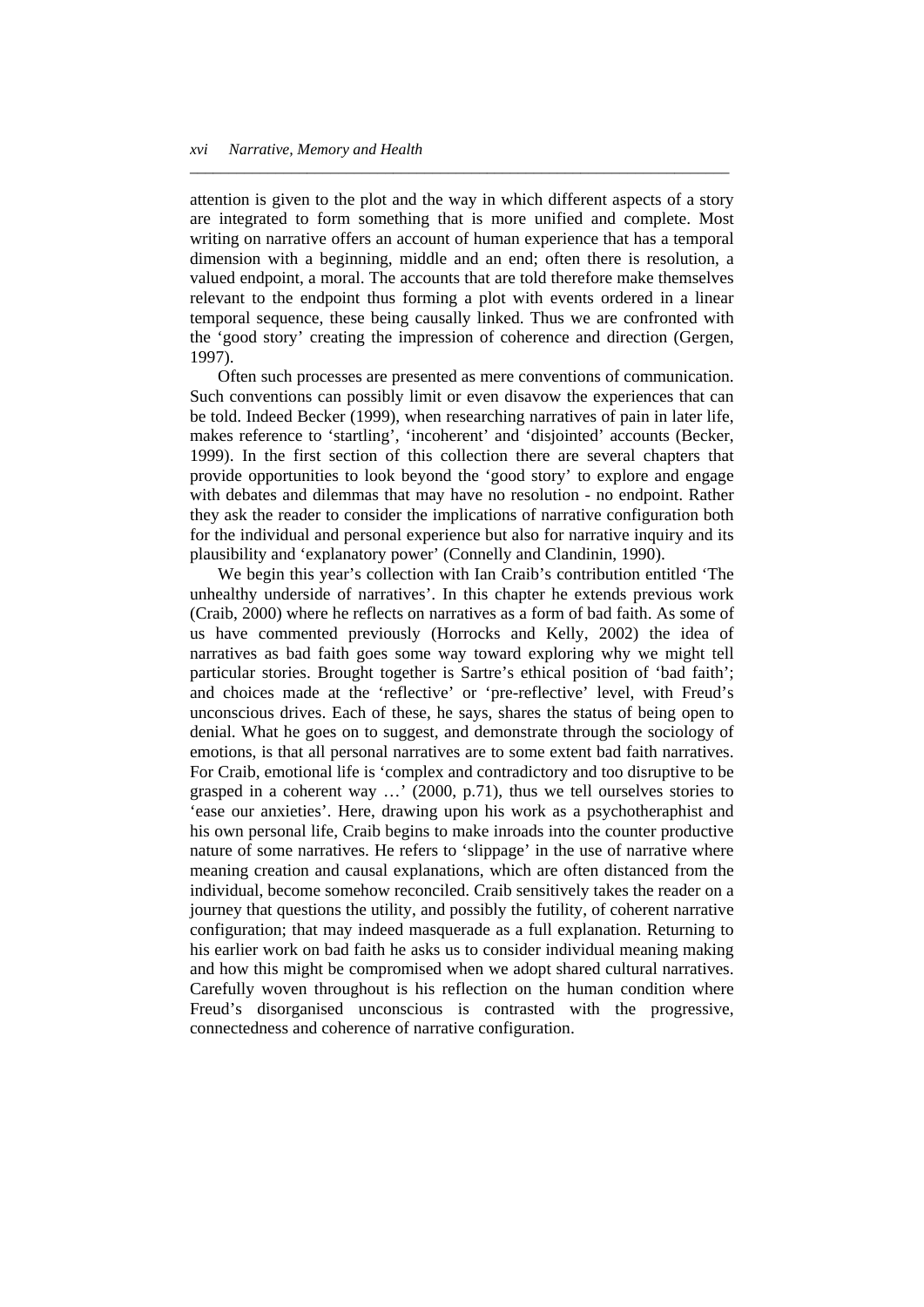The chapter by Roberts on 'Health and Recurrence' presents further complexities around narrative configuration. Recurrence introduces a temporal dimension where the narratives we construct are subject to 'repetition' and revision. Unlike in the previous chapter by Craib we seem to be presented with an individual who is actively engaged in 'rewriting the self' (Freeman, 1993). In what appears to be a similar track Smith and Sparkes offer another encounter with coherence outlining Mishler's (1999) view that it is an ambiguous concept that manages to defy precise definition. Nevertheless, they move on to explore *narrative practices* illustrating the difference between the *hows* and the *whats* of storytelling. Using the life story of Doug, a man who experienced a spinal cord injury, we are shown a range of narrative practices that enable him to *do* coherence. In this chapter coherence is presented as an 'artful' endeavour where things that may be incoherent are imbued with coherence. This is not presented as unproblematic and the disempowering possibilities of reproducing culturally preferred stories are presented as a cautionary note. Taking up coherence and narrative practices as disempowering the chapter by Gurbutt on Sudden Infant Death Syndrome (SIDS) describes how an incoherent description develops into a story that is refined and edited in the retelling. Here the role of the audience is clearly brought into view where mothers feel the necessity to tell certain 'acceptable' stories. Importantly, also evident are spaces where, with the telling of specific 'maternal' stories, the women feel able to grasp an opportunity to take control and assert themselves as good mothers. The concept of coherence provides something of a backdrop for Reynolds' chapter on the function of 'always' for women living with multiple sclerosis (MS). Here 'always' is seen to serve the dual function of accommodating and resisting change (Mishler, 1999). The women use 'always' to maintain continuities in their identities often using the term to refer to the pre-illness self.

*\_\_\_\_\_\_\_\_\_\_\_\_\_\_\_\_\_\_\_\_\_\_\_\_\_\_\_\_\_\_\_\_\_\_\_\_\_\_\_\_\_\_\_\_\_\_\_\_\_\_\_\_\_\_\_\_\_\_\_\_\_\_\_\_\_\_\_\_\_* 

### **Culture, Context and Personal Narratives**

Langellier (1989, p.261) explains that telling personal narratives 'does something' in the social world; they participate in 'the ongoing rhythm of people's lives as a reflection of their social organisation and cultural values.' Here the stories that are told are seen as embedded within larger social processes. The personal narrative moves from a *unit* of discourse to a *type* of discourse among other types that constitute the talk of a culture (Langellier, 1989). Therefore in this second section we are compelled to consider the multiple contexts of personal narratives; what might inform and/or constrain our storytelling.

 In Throsby's chapter we are asked to consider the social and cultural resources available for those who have *in vitro* fertilisation (IVF) treatment that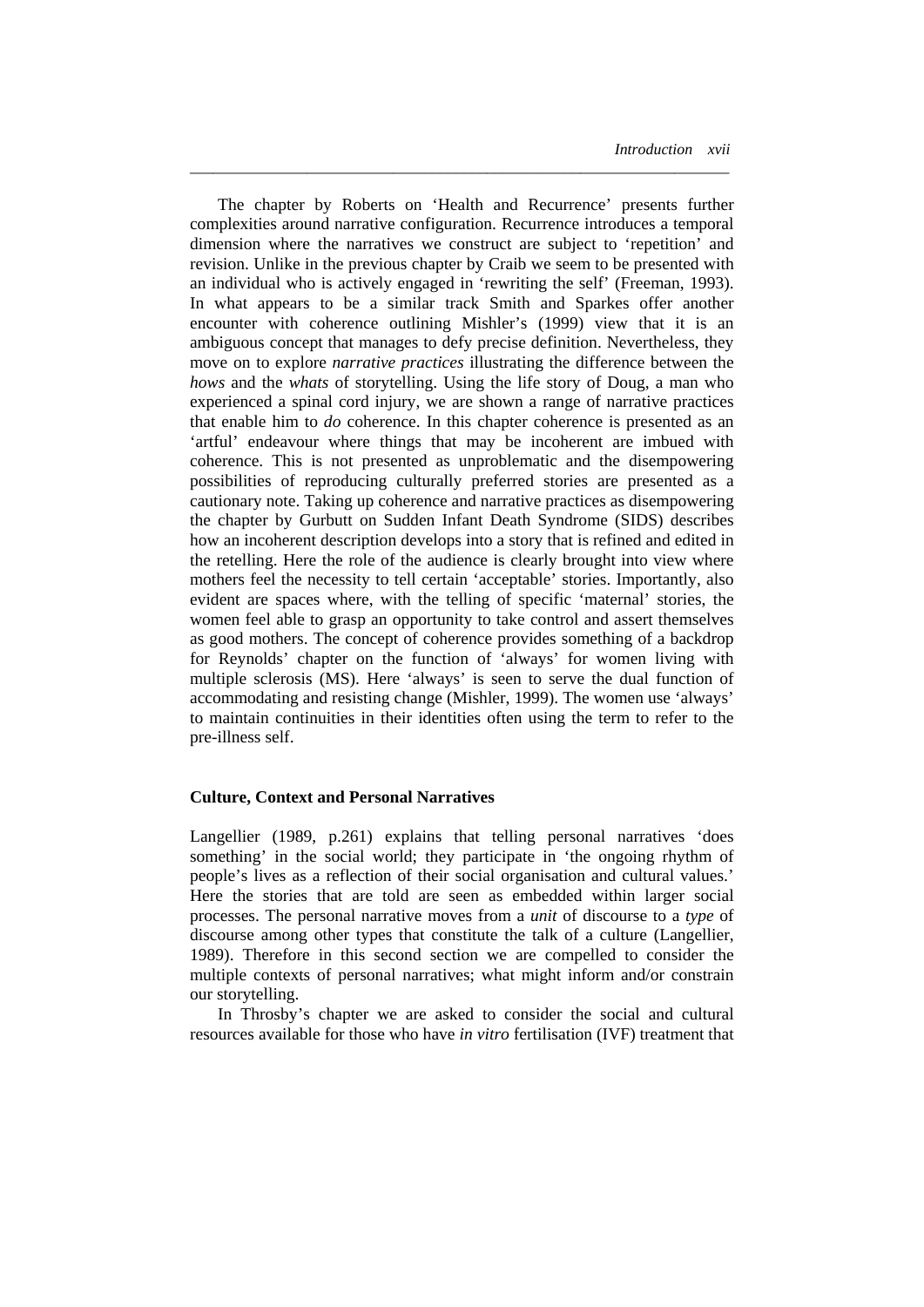then fails to comply with the happy ending of a successful pregnancy. Throsby maintains that they occupy a 'liminal' space between conformity to, and transgression of, normative reproductive values. Presented here is a thought provoking account of how the pathologising of infertility can have the outcome of locating 'non-motherhood as a signifier of disorder in women.' Baldwin's chapter examines the ways in which 'narratives of guilt' are constructed in cases of alleged Munchausen Syndrome by Proxy (MSbP). He presents a persuasive account that describes a context where women are constantly confronted with obstacles that make it difficult to challenge accusations made against them. In this context any alternative 'narrative of innocence' seems to go unheard.

*\_\_\_\_\_\_\_\_\_\_\_\_\_\_\_\_\_\_\_\_\_\_\_\_\_\_\_\_\_\_\_\_\_\_\_\_\_\_\_\_\_\_\_\_\_\_\_\_\_\_\_\_\_\_\_\_\_\_\_\_\_\_\_\_\_\_\_\_\_* 

 Nicolson's, and Milnes and Horrocks' chapters, both explore the context in which women enact their early sexual experiences. Nicolson reflects on a context where we might have had expectations of greater sexual permissiveness and knowledge in light of the sexual revolution of the 1960s and beyond. Yet her research reveals that the cultural context is one where female sexuality remains locked into narratives that firmly locate and constrain sexual horizons. Utilising Taylor's (1989) work on communities and cultures Milnes and Horrocks explore pre-adolescent and adolescent sexual relationships. Presented is a 'contextually grounded' interpretation of Abby's life story. Her personal narrative is seen to be informed by dominant cultural and community narratives. Abby's story is suggestive of successful resistance from constraining narratives of gender-appropriate sexual behaviour. Such optimism is short lived with a story of resistance swiftly being usurped with one that has undercurrents of collusion and another characterised by passive surrender.

 Such values and constraints are not limited to those who render their personal narratives, they are shown to be part of ongoing methodological debates and practices. The impact of a discourse of validity and reliability, on life history as a legitimate and valuable research method, is initially discussed by Dyson. She moves on to effectively explore the life histories of Zimbabwean nursing students studying in the UK. These life histories are set within a complex web of racial, professional and interpersonal processes. Similarly, Thurgood asks us to critically reflect and consider our ethical stance in relation to oral history archives. The changing legal context and its implications with regard to informed consent and the protection of third party interests is given a thorough airing. An oral history project with retired nurses is drawn upon to make visible the deliberations and dilemmas confronted when making decisions about both the research process and data archiving.

 The two remaining chapters in this section feature biographical research undertaken with older women. In these chapters we are given the chance to explore the interaction of individual biographies, health care practice and social and cultural locations. Birren et al. (1996) maintain that: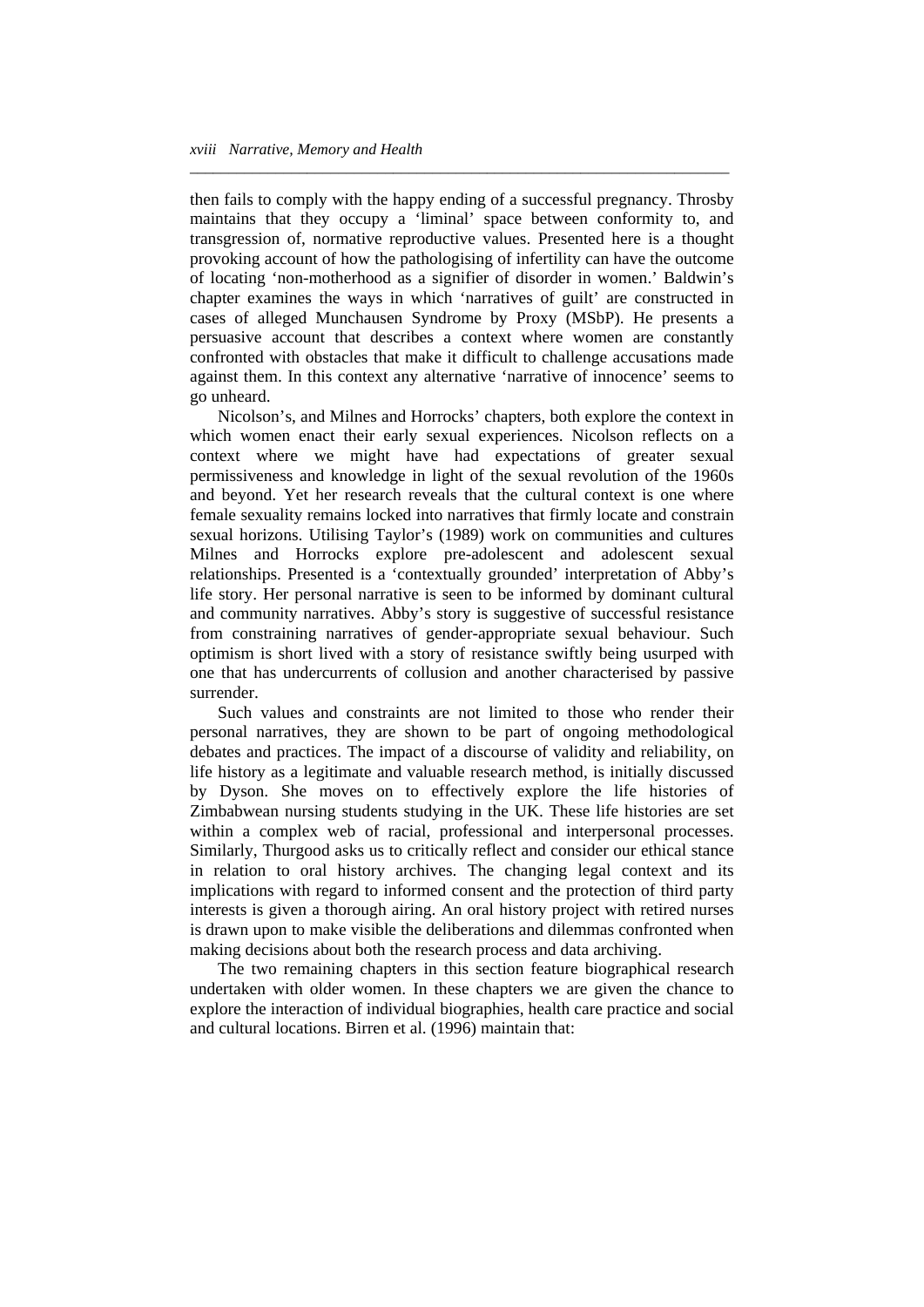Aging need not be understood in bifurcated terms, as either enhanced infirmity or enhanced wisdom; reflexive biographic and ethnographic study can be important in extending our understanding regarding issues of continuity and change within lives over time. (p.76)

*\_\_\_\_\_\_\_\_\_\_\_\_\_\_\_\_\_\_\_\_\_\_\_\_\_\_\_\_\_\_\_\_\_\_\_\_\_\_\_\_\_\_\_\_\_\_\_\_\_\_\_\_\_\_\_\_\_\_\_\_\_\_\_\_\_\_\_\_\_* 

 Jennifer Swindle gives us access to two women, Ingrid and Mary, who reside at a nursing home in Ontario, Canada. The women had very different life course experiences culminating in very different 'personal traits'. Such differences in previous personal lifestyle are show to have significant implications regarding inclusion, empowerment and community. These women seemingly experienced the same environment yet their divergent stories enhance our appreciation of the interaction between context and personal biography. The final chapter by Chambers seeks to understand the ways in which older women make sense of changing health circumstances. This making sense is set within the context of their individual and collective life course but also within the context of 'growing old in an ageist society'. Again it is shown that personal biography and an understanding of the whole life course is central to any comprehensive understanding.

#### **References**

- Birren, J.E., Kenyon, G.M., Rtuh, J., Schroots, J.J.F and Svensson, T. (eds) (1996) *Aging and Biography: Explorations in Adult Development*, New York, Springer Publishing Company.
- Becker, B. (1999) Narratives of pain in later life and conventions of storytelling, *Journal of Aging Studies,* 13,(1), p.73-87.
- Buchanan, T. (1997) Nursing our narratives: towards a dynamic understanding of nursers in narrative tales, *Nursing Inquiry,* 4, p.80-87.
- Bruner, J. (2002) Narratives of human plight: a conversation with Jerome Bruner, in Charon, R. and Montello, M. (eds), *Stories Matter: The Role of Narrative in Medical Ethics*, London, Routledge.
- Craib, I. (2000) Narrative of bad faith, in Andrews, M., Sclater,S.D., Squire. C. and Treacher, A. (eds) *Lines of Narrative: Psychosocial Perspective*, London, Routledge.
- Connelly, F.M. and Clandinin, D.J. (1990) Stories of experience and narrative inquiry, *Educational Researcher,* 19 (4), p.2-14.
- Freeman, M. (1993) *Rewriting the Self: History, Memory, Narrative*, London, Routledge.
- Gergen, K. (1997) *Narrative, Moral identity and Historical Consciousness: A Social Constructivist Account*,

http://www.swarhmore.edu/SocSci/kgergenl*.*